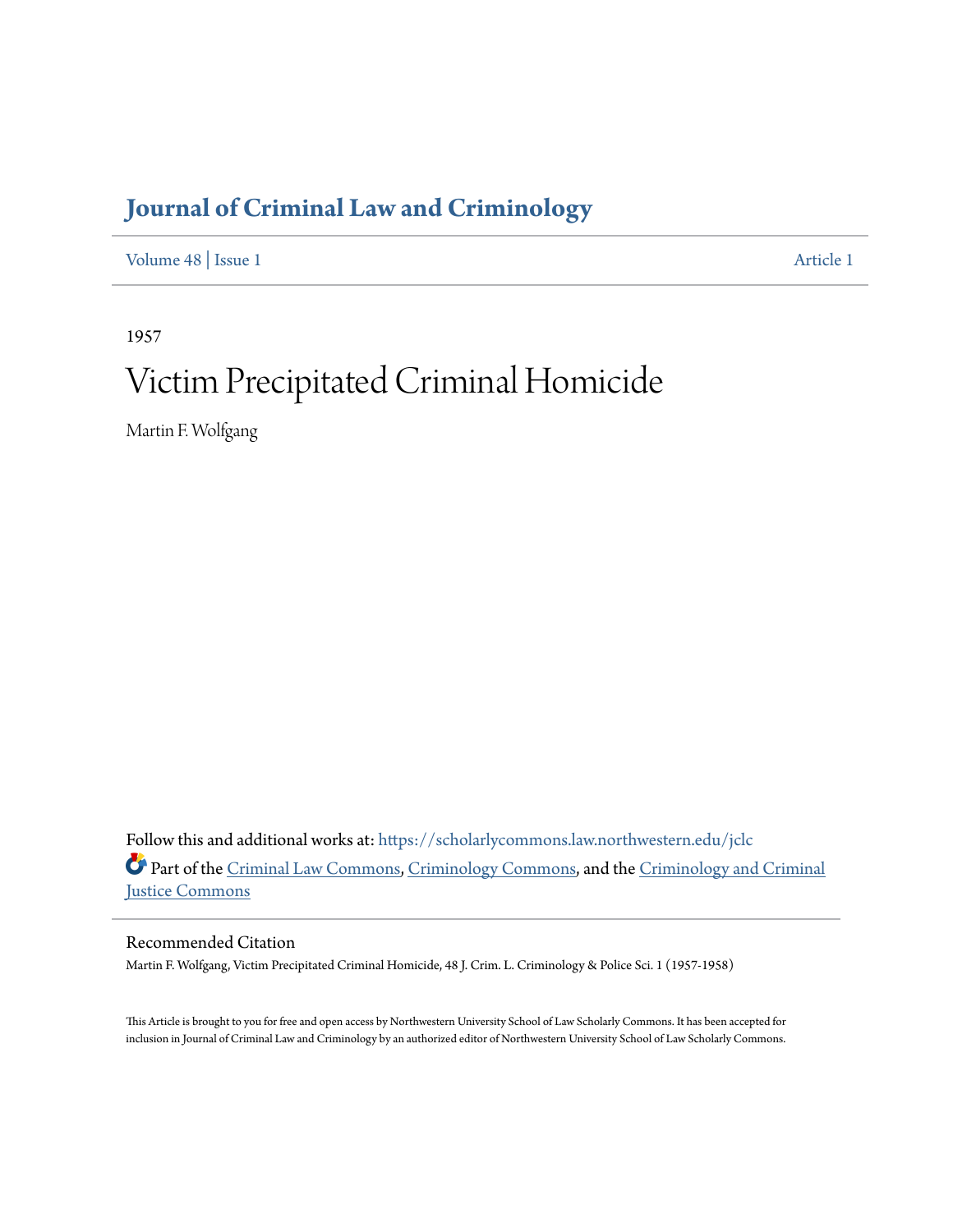## **The Journal of CRIMINAL LAW, CRIMINOLOGY, AND POLICE SCIENCE**

#### VOL **48** MAY-JUNE 1957 **NO. 1**

#### VICTIM PRECIPITATED CRIMINAL HOMICIDE

MARTIN E. WOLFGANG

For several years, both as a member of the faculty of the University of Pennsylvania and as a participant-observer in the Homicide Squad of the Philadelphia Police Department, Dr. Wolfgang has been intensively engaged in all aspects of research related to criminal homicide. The present study is part of a larger work entitled *Patterns in Criminal Homicide*, to be published by the University of Pennsylvania.-EDITOR.

In many crimes, especially in criminal homicide, the victim is often a major contributor to the criminal act. Except in cases in which the victim is an innocent bystander and is killed in lieu of an intended victim, or in cases in which a pure accident is involved, the victim may be one of the major precipitating causes of his own demise.

Various theories of social interaction, particularly in social psychology, have established the framework for the present discussion. In criminological literature, however, probably von Hentig in *The Criminal and His Victim,* has provided the most useful theoretical basis for analysis of the victim-offender relationship. In Chapter XII, entitled "The Contribution of the Victim to the Genesis of Crime," the author discusses this "duet frame of crime" and suggests that homicide is particularly amenable to analysis.<sup>1</sup> In *Penal Philosophy*, Tarde<sup>2</sup> frequently attacks the "legislative mistake" of concentrating too much on premeditation and paying too little attention to motives, which indicate an important interrelationship between victim and offender. And in one of his satirical essays, "On Murder Considered as One of the Fine Arts," Thomas DeQuincey<sup>3</sup> shows cognizance of the idea that sometimes the victim is a would-be murderer. Garofalo,<sup>4</sup> too, noted that the victim may provoke another individual into attack, and though the provocation be slight, if perceived by an egoistic attacker it may be sufficient to result in homicide.

Besides these theoretical concepts, the law of homicide has long recognized provocation by the victim as a possible reason for mitigation of the offense from murder

<sup>1</sup> VON HENTIG, HANS, THE CRIMINAL AND HIS VICTIM, New Haven: Yale University Press, 1948, **pp.** 383-385.

2 **TARDE, GABRIEL, PENAL PmLosOpryr, Boston:** Little, Brown, and Company, 1912, **p.** 466.

**3DE QUNCEY,** Tnomxs, *On Mlurder Considered as One of the Fine Arts,* THE ARTS **Or CHEATING,** SWINDLING, AND MURDER, EDWARD BULWER-LYTTON, AND DOUGLAS JERROLD, AND THOMAS DE-**QuincEY,** New York: The Arnold Co., **1925, p.** 153.

4 GAROFALO. **BARON** RAFFAELE, CRIMINOLOGY, Boston: Little. Brown. and Company, 1914, p. 373.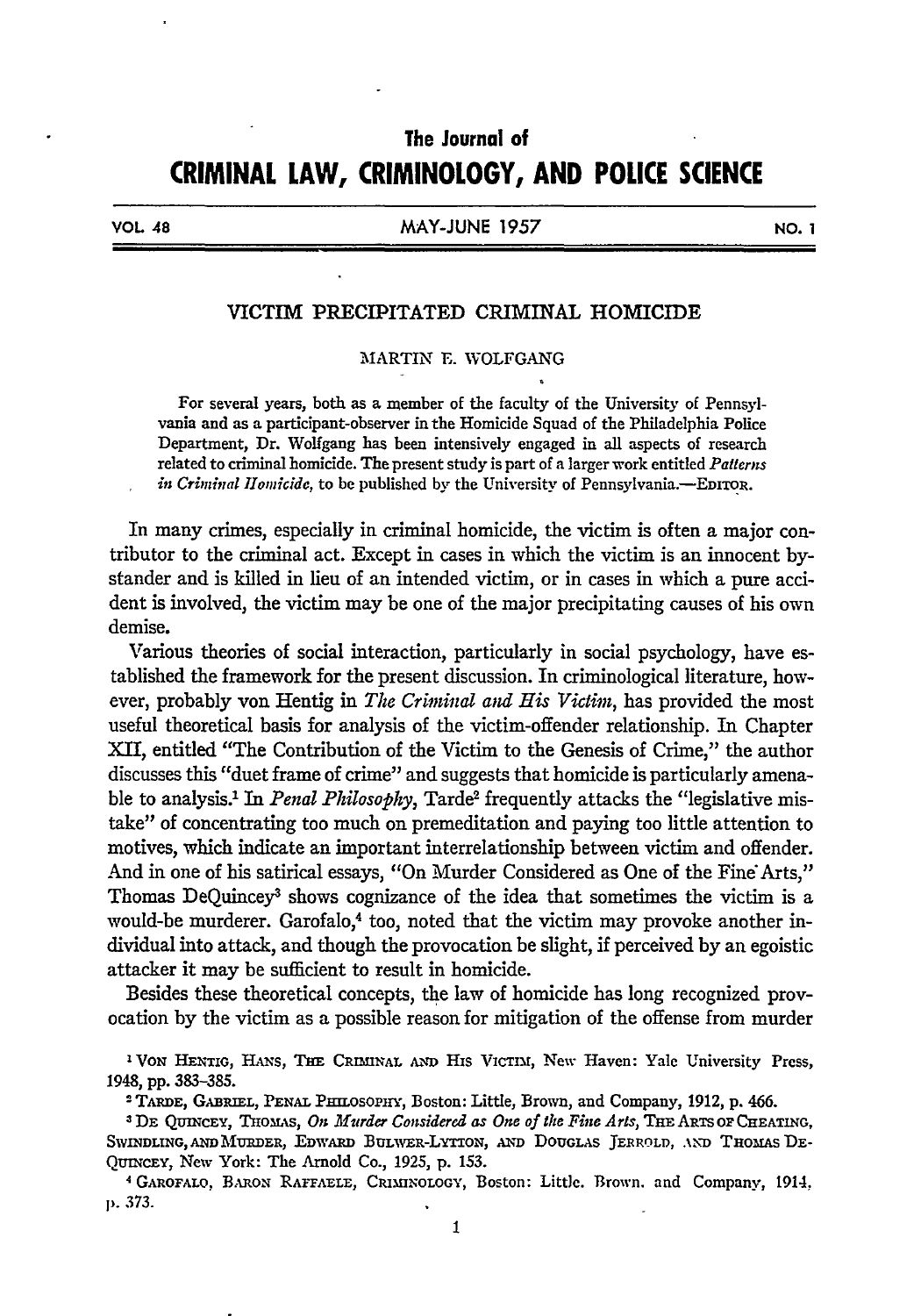to manslaughter, or from criminal to excusable homicide. In order that such reduction occur, there are four prerequisites.<sup>5</sup>

(1) There must have been adequate provocation.

(2) The killing must have been in the heat of passion.

(3) The killing must have followed the provocation before there had been a reasonable opportunity for the passion to cool.

(4) A causal connection must exist between provocation, the heat of passion, and the homicidal act. Such, for example, are: adulfery, seduction of the offender's juvenile daughter, rape of the offender's wife or close relative, etc.

Finally (4), a causal connection must exist between provocation, the heat of passion, and the homicidal act. Perkins claims that "the adequate provocation must have engendered the heat of passion, and the heat of passion must have been the cause of the act which resulted in death."<sup>6</sup>

#### DEFINITION **AND** ILLUSTRATION

The term *victim-precipitated* is applied to those criminal homicides in which the victim is a direct, positive precipitator in the crime. The role of the victim is characterized by his having been the first in the homicide drama to use physical force directed against his subsequent slayer. The victim-precipitated cases are those in which the victim was the first to show and use a deadly weapon, to strike a blow in an altercation-in short, the first to commence the interplay or resort to physical violence.

In seeking to identify the victim-precipitated cases recorded in police files it has not been possible always to determine whether the homicides strictly parallel legal interpretations. In general, there appears to be much similarity. In a few cases included under the present definition, the nature of the provocation is such that it would not legally serve to mitigate the offender's responsibility. In these cases the victim was threatened in a robbery, and either attempted to prevent the robbery, failed to take the robber seriously, or in some other fashion irritated, frightened, or alarmed the felon by physical force so that the robber, either by accident or compulsion, killed the victim. Infidelity of a mate or lover, failure to pay a debt, use of vile names by the victim, obviously means that he played an important role in inciting the offender to overt action in order to seek revenge, to win an argument, or to defend himself. However, mutual quarrels and wordy altercations do not constitute sufficient provocation under law, and they are not included in the meaning of victimprecipitated homicide.

Below are sketched several typical cases to illustrate the pattern of these homicides. Primary demonstration of physical force by the victim, supplemented by scurrilous language, characterizes the most common victim-precipitated homicides. All

**5** For an excellent discussion of the rule of provocation, from which these four requirements are taken, see: ROLLIN M. PERKINS, *The Law of Homicide*, JOUR. OF CRIM. LAW AND CRIMINOL., (March-April, 1946), *36:* 412-427; **AND** HERBERT WECHSLER **AND** JEROMIE MICHAEL, A RATIONALE OF **THE** LAW OF HOMICIDE, pp. 1280-1282. A general review of the rule of provocation, both in this country and abroad, may be found in TIE ROYAL COMmSSlON **ON** CAPITAL Pumsn'MEr, *1949-1952 Report,* Appendix **II,** pp. 453-458.

**6** *Ibid.,* p. 425. The term "cause" is here used in a legal and not a psychological sense.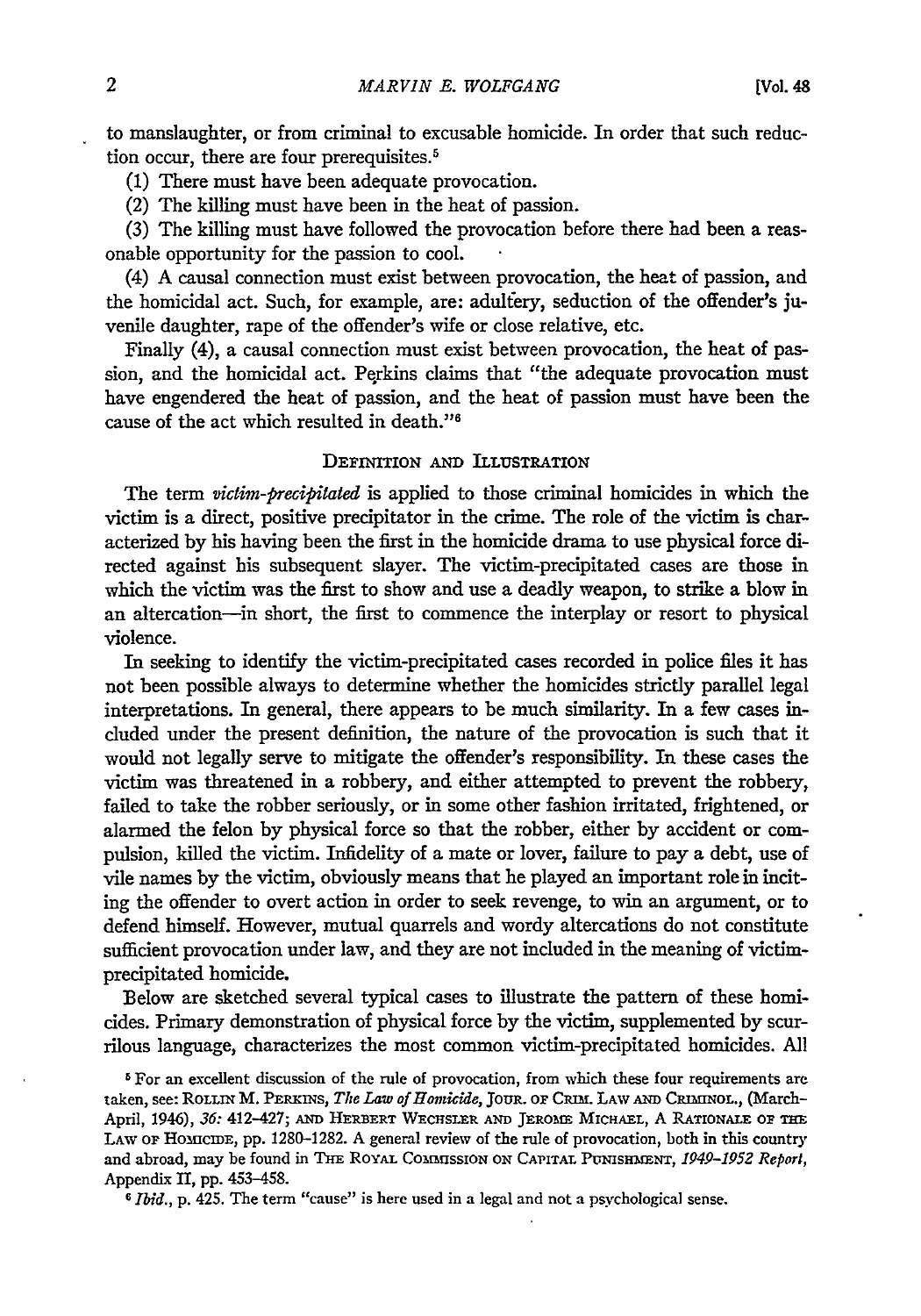of these slayings were listed by the Philadelphia Police as criminal homicides, none of the offenders was exonerated by a coroner's inquest, and all the offenders were tried in criminal court.

A husband accused his wife of giving money to another man, and while she was making breakfast, he attacked her with a milk bottle, then a brick, and finally a piece of concrete block. Having had a butcher knife in hand, she stabbed him during the fight.

A husband threatened to kill his wife on several occasions. In this instance, he attacked her with a pair of scissors, dropped them, and grabbed a butcher knife from the kitchen. In the ensuing struggle that ended on their bed, he fell on the knife.

In an argument over a business transaction, the victim first fired several shots at his adversary, who in turn fatally returned the fire.

The victim was the aggressor in a fight, having struck his enemy several times. Friends tried to interfere, but the victim persisted. Finally, the offender retaliated with blows, causing the victim to fall and hit his head on the sidewalk, as a result of which he died.

A husband had beaten his wife on severaf previous occasions. In the present instance, she insisted that he take her to the hospital. He refused, and a violent quarrel followed, during which he slapped her several times, and she concluded **by** stabbing him.

During a lover's quarrel, the male (victim) hit his mistress and threw a can of kerosene at her. She retaliated by throwing the liquid on him, and then tossed a lighted match in his direction. He died from the burns.

A drunken husband, beating his wife in their kitchen, gave her a butcher knife and dared her to use it on him. She claimed that **if** he should strike her once more, she would use the knife, whereupon he slapped her in the face and she fatally stabbed him.

A victim became incensed when his eventual slayer asked for money which the victim owed him. The victim grabbed a hatchet and started in the direction of his creditor, who pulled out a knife and stabbed him.

A victim attempted to commit sodomy with his girlfriend, who refused his overtures. He struck her several times on the side of her head with his fists before she grabbed a butcher knife and cut him fatally.

A drunken victim with knife in hand approached his slayer during a quarrel. The slayer showed a gun, and the victim dared him to shoot. He did.

During an argument in which a male called a female many vile names, she tried to telephone the police. But he grabbed the phone from her hands, knocked her down, kicked her, and hit her with a tire gauge. She ran to the kitchen, grabbed a butcher knife, and stabbed him in the stomach.

#### THE PHILADELPHIA STUDY

Empirical data for analysis of victim-precipitated homicides were collected from the files of the Homicide Squad of the Philadelphia Police Department, and include **588** consecutive cases of criminal homicide which occurred between January **1,** 1948 and December 31, 1952. Because more than one person was sometimes involved in the slaying of a single victim, there was a total of **621** offenders responsible for the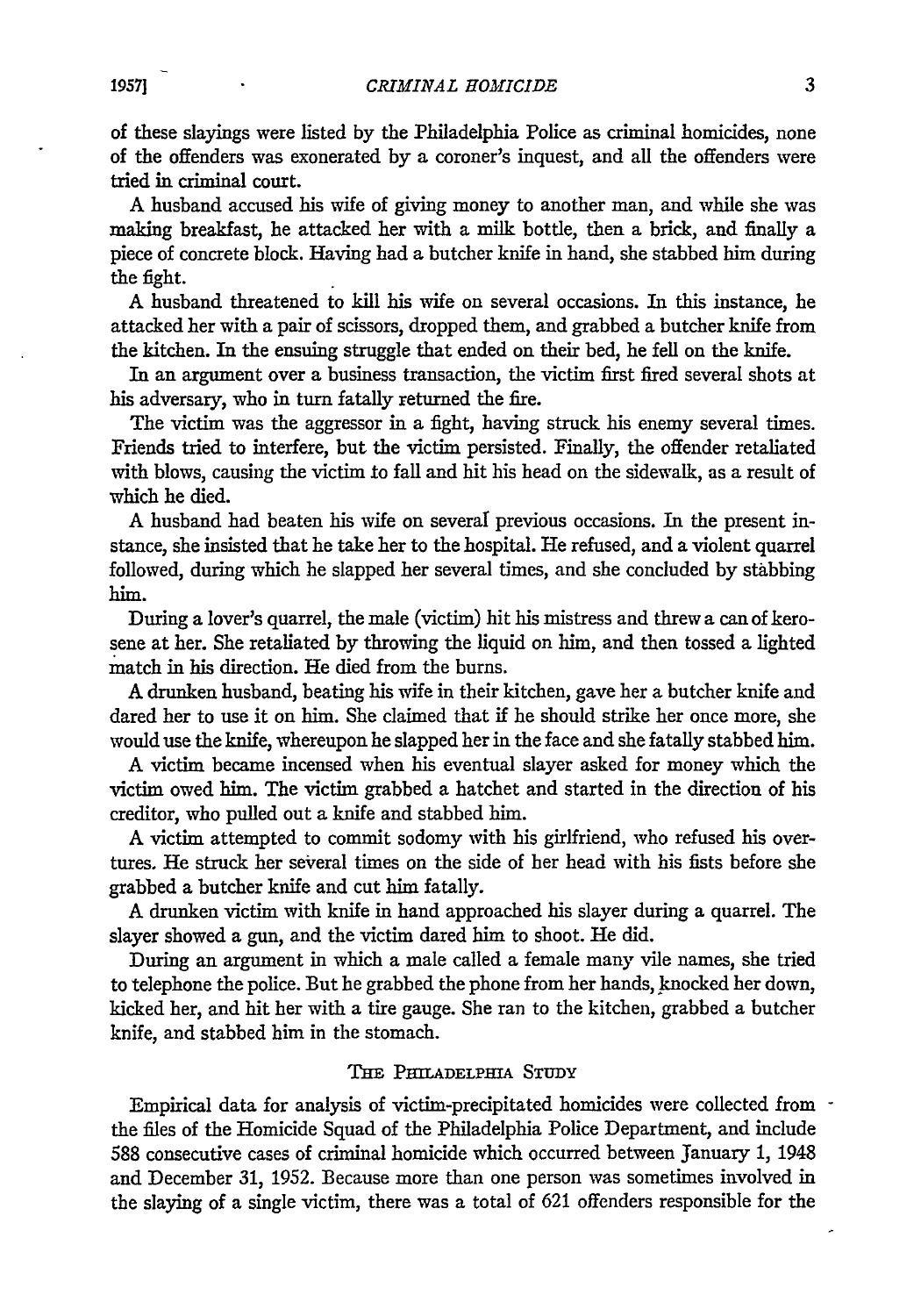killing of 588 victims. The present study is part of a much larger work that analyzes criminal homicide in greater detail. Such material that is relevant to victim-precipitation is included in the present analysis. The 588 criminal homicides provide sufficient background information to establish much about the nature of the victim-offender relationship. Of these cases, 150, or 26 percent, have been designated, on the basis of the previously stated definition, as VP cases.7 The remaining 438, therefore, have been designated as non-VP cases.

Thorough study of police files, theoretical discussions of the victim's contribution, and previous analysis of criminal homicide suggest that there may be important differences between VP and non-VP cases. The chi-square test has been used to test the significance in proportions between VP and non-VP homicides and a series of variables. Hence, any spurious association which is just due to chance has been reduced to a minimum by application of this test, and significant differences of distributions are revealed. Where any expected class frequency of less than five existed, the test was not applied; and in each tested association, a correction for continuity was used, although the difference resulting without it was only slight. In this study a value of P less than .05, or the 5 percent level of significance, is used as the minimal level of significant association. Throughout the subsequent discussion, the term *significant* in italics is used to indicate that a chi-square test of significance of association has been made and that the value of P less than .05 has been found. The discussion that follows (with respect to race, sex, age, etc.) reveals some interesting differences and similarities between the two. (Table I.)

#### RAcE

Because Negroes and males have been shown by their high rates of homicide, assaults against the person, etc., to be more criminally aggressive than whites and females, it may be inferred that there are more Negroes and males among VP victims than among non-VP victims. The data confirm this inference. Nearly 80 percent of VP cases compared to 70 percent of non-VP cases involve Negroes, a proportional difference that results in a *significant* association between race and VP homicide.

#### **SEX**

As victims, males comprise 94 percent of VP homicides, but only 72 percent of non-VP homicides, showing a *significant* association between sex of the victim and VP homicide.

Since females have been shown by their low rates of homicide, assaults against the person, etc., to be less criminally aggressive than males, and since females are less likely to precipitate their own victimization than males, we should expect more female *offenders* among VP homicides than among non-VP homicides. Such is the case, for the comparative data reveal that females are twice as frequently offenders

In order to facilitate reading of the following sections, the *rictim-precipitaled* cases are referred to simply as VP cases or VP homicides. Those homicides in which the victim was not a direct precipitator are referred to as non-VP cases.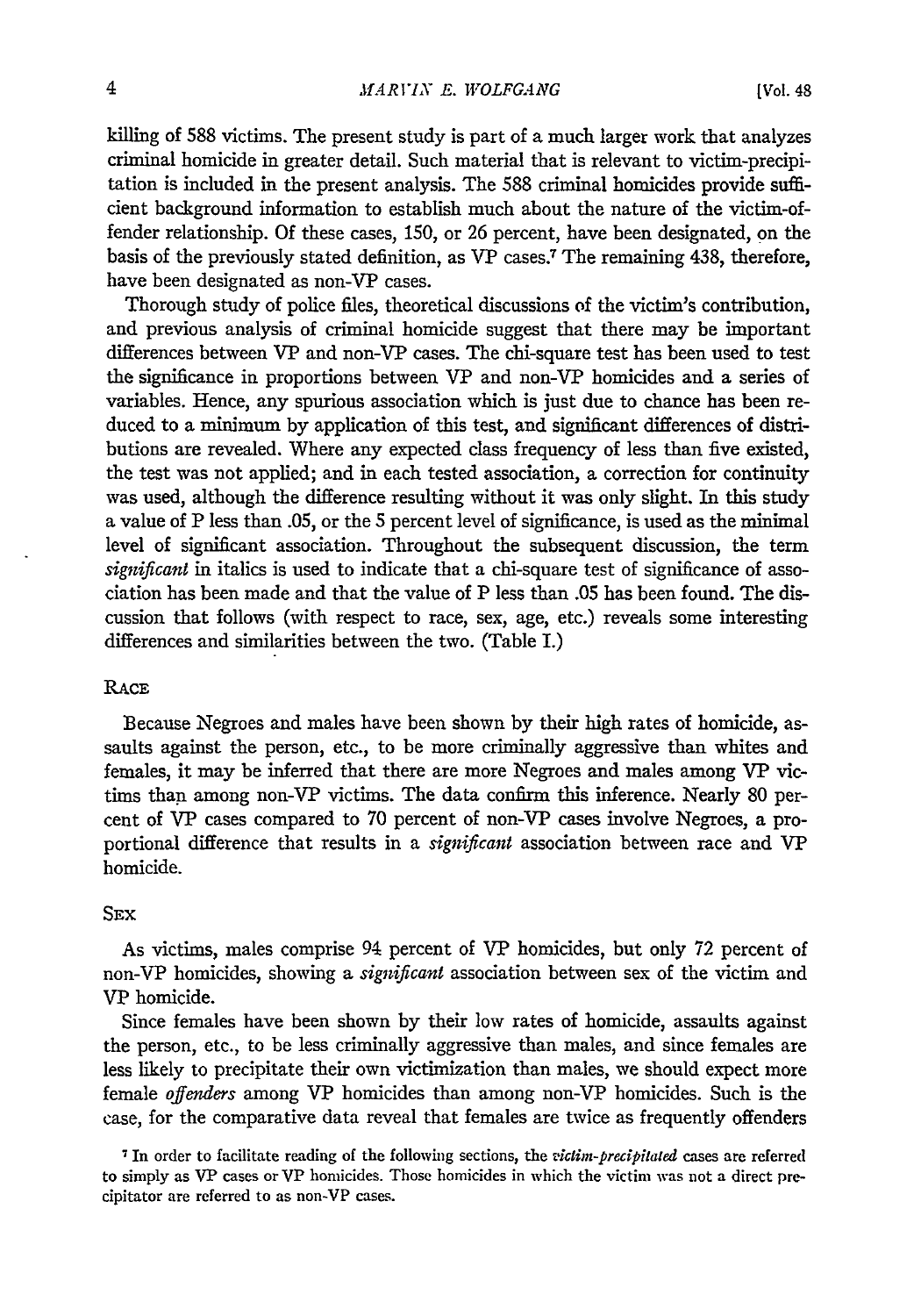$\ddot{\phantom{0}}$ 

 $\lambda$ 

 $\ddot{\phantom{0}}$ 

## TABLE **I** VICTIM-PRECIPITATED AND NON-VICTIM-PRECIPITATED CRIMINAL HOMICIDE BY SELECTED VARIABLES<br>PHILADELPHIA, 1948-1952

|                                    | <b>Total Victims</b> |                     | Victim-Precipitated |                     | Non-Victim-Precipitated |                     |
|------------------------------------|----------------------|---------------------|---------------------|---------------------|-------------------------|---------------------|
|                                    | Number               | Percent of<br>Total | Number              | Percent of<br>Total | Number                  | Percent of<br>Total |
| Race and Sex of Victim             |                      |                     |                     |                     |                         |                     |
| <b>Both Races</b>                  | 588                  | 100.0               | 150                 | 100.0               | 438                     | 100.0               |
| Male                               | 449                  | 76.4                | 141                 | 94.0                | 308                     | 70.3                |
| Female                             | 139                  | 23.6                | 9                   | 6.0                 | 130                     | 29.7                |
| Negro                              | 427                  | 72.6                | 119                 | 79.3                | 308                     | 70.3                |
| Male                               | 331                  | 56.3                | 111                 | 74.0                | 220                     | 50.2                |
| Female                             | 96                   | 16.3                | 8                   | 5.3                 | 88                      | 20.1                |
| White                              | 161                  | 27.4                | 31                  | 20.7                | 130                     | 29.7                |
| Male                               | 118                  | 20.1                | 30                  | 20.0                | 88                      | 20.1                |
| Female                             | 43                   | 7.3                 | 1                   | 0.7                 | 42                      | 9.6                 |
| Age of Victim                      |                      |                     |                     |                     |                         |                     |
| Under 15                           | 28                   | 4.8                 | $\mathbf{0}$        | ٠ <sub>—</sub>      | 28                      | 6.4                 |
| $15 - 19$                          | 25                   | 4.3                 | 7                   | 1.7                 | 18                      | 4.1                 |
| $20 - 24$                          | 59                   | 10.0                | 18                  | 12.0                | 41                      | 9.4                 |
| $25 - 29$                          | 93                   | 15.8                | 17                  | 11.3                | 76                      | 17.3                |
| $30 - 34$                          | 88                   | 15.0                | 20                  | 13.3                | 68                      | 15.5                |
| $35 - 39$                          | 75                   | 12.8                | 25                  | 16.7                | 50                      | 11.4                |
| $40 - 44$                          | 57                   | 9.7                 | 23                  | 15.3                | 31                      | 7.8                 |
| $45 - 19$                          | 43                   | 7.3                 | 13                  | 8.7                 | 30                      | 6.8                 |
| $50 - 54$                          | 48                   | 8.2                 | 11                  | 7.3                 | 37                      | 8.5                 |
| 55-59                              | 26                   | 4.4                 | 6                   | 4.0                 | 20                      | 4.6                 |
| 60-64                              | 18                   | 3.1                 | 7                   | 4.7                 | 11                      | 2.5                 |
| 65 and over                        | 28                   | 4.7                 | 3                   | 2.0                 | 25                      | 5.7                 |
| Total                              | 588                  | 100.0               | 150                 | 100.0               | 438                     | 100.0               |
| <b>Method</b>                      |                      |                     |                     |                     |                         |                     |
| Stabbing                           | 228                  | 38.8                | 81                  | 54.0                | 147                     | 33.6                |
| Shooting                           | 194                  | 33.0                | 39                  | 26.0                | 155                     | 35.4                |
| Beating                            | 128                  | 21.8                | 26                  | 17.3                | 102                     | 23.3                |
| Other                              | 38                   | 6.4                 | 4                   | 2.7                 | 34                      | 7.7                 |
| Total                              | 588                  | 100.0               | 150                 | 100.0               | 438                     | 100.0               |
| Place                              |                      |                     |                     |                     |                         |                     |
| Home                               | 301                  | 51.2                | 80                  | 53.3                | 221                     | 50.5                |
| Not Home                           | 287                  | 48.8                | 70                  | 46.7                | 217                     | 49.5                |
| Total                              | 588                  | 100.0               | 150                 | 100.0               | 438                     | 100.0               |
| Interpersonal Relationship         |                      | Ń                   |                     |                     |                         |                     |
| Relatively close friend            | 155                  | 28.2                | 46                  | 30.7                | 109                     | 27.3                |
| Family relationship                | 136                  | 24.7                | 38                  | 25.3                | 98                      | 24.5                |
| (Spouse)                           | (100)                | (73.5)              | (33)                | (86.8)              | (67)                    | (68.4)              |
| (Other)                            | (36)                 | (26.5)              | (5)                 | (13.2)              | (31)                    | (31.6)              |
| Acquaintance                       | 74                   | 13.5                | 20                  | 13.3                | 54                      | 13.5                |
| Stranger                           | 67                   | 12.2                | 16                  | 10.7                | 51                      | 12.8                |
| Paramour, Mistress, Prostitute     | 54                   | 9.8                 | 15                  | 10.0                | 39                      | 9.8                 |
| Sex rival                          | 22                   | 4.0                 | 6                   | 4.0                 | 16                      | 4.0                 |
| Enemy                              | 16                   | 2.9                 | 6                   | 4.0                 | 10                      | 2.5                 |
| Paramour of Offender's mate        | 11                   | 2.0                 | $\mathbf{1}$        | $\cdot$             | 10                      | 2.5                 |
| Felon or police officer            | 6                    | 1.1                 | 1                   | .7                  | 5                       | 1.3                 |
| Innocent bystander                 | 6                    | 1.1                 |                     |                     | 6                       | 1.5                 |
| Homosexual partner                 | 3                    | .6                  | 1                   | .7                  | 2                       | .5                  |
| Total                              | 550                  | 100.0               | 150                 | 100.0               | 400                     | 100.0               |
| Presence of alcohol during Offense |                      |                     |                     |                     |                         |                     |
| Present                            | 374                  | 63.6                | 111<br>39           | 74.0                | 265                     | 60.0                |
| Not Present                        | 214                  | 36.4                | للساء               | 26.0                | 175                     | 40.0                |
| Total                              | 588                  | 100.0               | 150                 | 100.0               | 438                     | 100.0               |

 $\ddot{\phantom{a}}$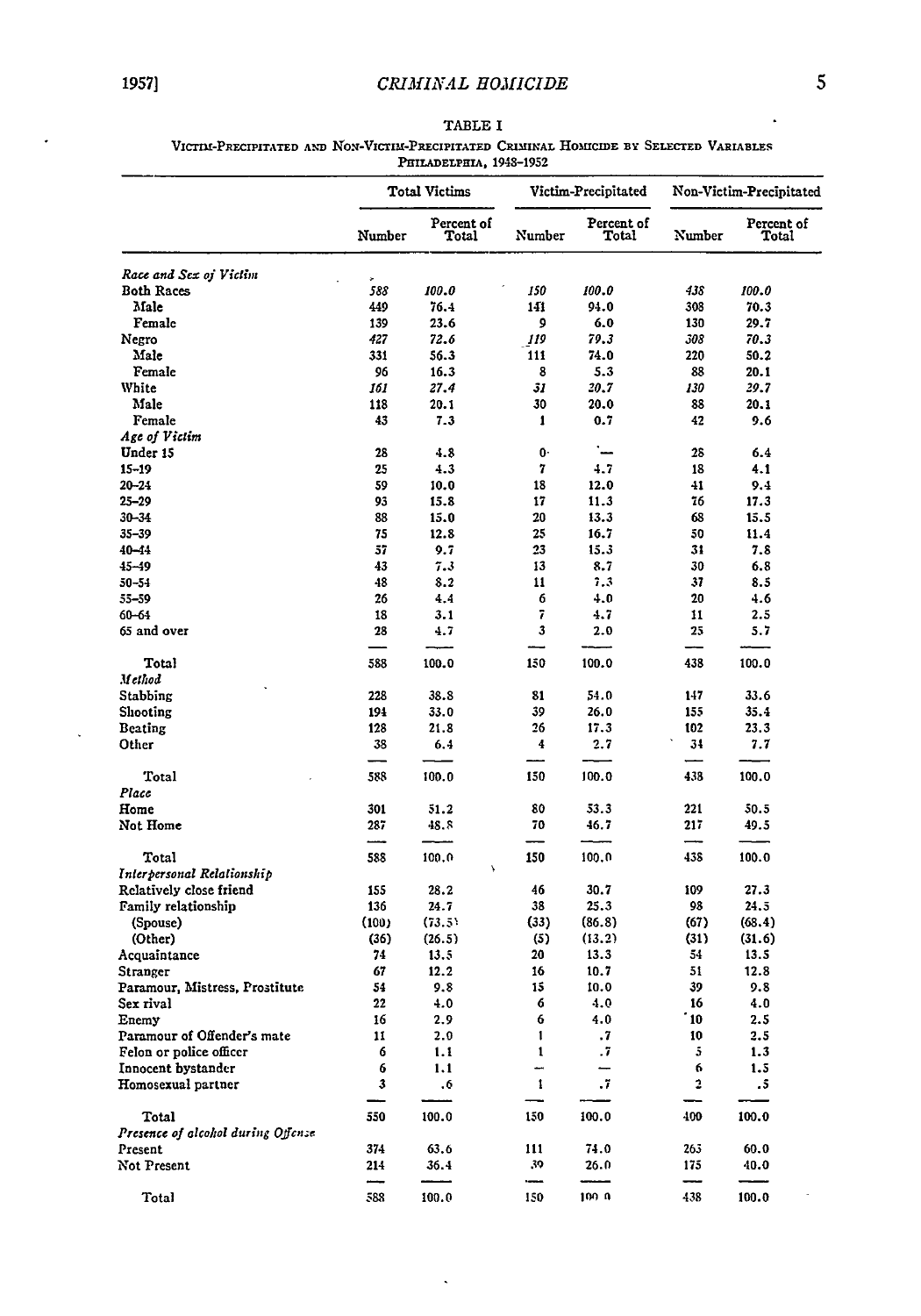|                                    | <b>Total Victims</b> |                     | Victim-Precipitated |                     | Non-Victim-Precipitated |                     |
|------------------------------------|----------------------|---------------------|---------------------|---------------------|-------------------------|---------------------|
|                                    | Number               | Percent of<br>Total | Number              | Percent of<br>Total | Number                  | Percent of<br>Total |
| Presence of alcohol in the victim  |                      |                     |                     |                     |                         |                     |
| Present                            | 310                  | 52.7                | 104                 | 69.3                | 206                     | 47.0                |
| Not Present                        | 278                  | 47.3                | 46                  | 30.7                | 232                     | 53.0                |
| Total                              | 588                  | 100.0               | 150                 | 100.0               | 438                     | 100.0               |
| Previous Arrest record of victim   |                      |                     |                     |                     |                         |                     |
| Previous arrest record             | 277                  | 47.3                | 93                  | 62.0                | 184                     | 42.0                |
| Offenses against the person        | 150                  | 25.5(54.2)          | 56                  | 37.3 (60.2)         | 94                      | 21.4(50.1)          |
| Other offenses only                | 127                  | 21.6(45.8)          | 37                  | 24.7 (39.8)         | 90                      | 20.5(49.9)          |
| No previous arrest record          | 311                  | 52.7                | 57                  | 38.0                | 254                     | 58.0                |
| Total                              | 588                  | 100.0               | 150                 | 100.0               | --<br>438               | 100.0               |
| Previous arrest record of Offender |                      |                     |                     |                     |                         |                     |
| Previous arrest record             | 400                  | 64.4                | 81                  | 54.0                | 319                     | 67.7                |
| Offenses against the person        | 264                  | 42.5 (66.0)         | 49                  | 32.7 (60.5)         | 215                     | 45.6 (67.4)         |
| Other offenses only                | 136                  | 21.8(34.0)          | 32                  | 21.3(39.5)          | 104                     | 22.1(32.6)          |
| No previous arrest record          | 221                  | 35.6                | 69                  | (46.0)              | 152                     | 32.3                |
| Total                              | 621                  | 100.0               | 150                 | 100.0               | 471                     | 100.0               |

TABLE **I (Cont.)**

in VP slayings (29 percent) as they are in non-VP slayings (14 percent)—a proportional difference which is also highly *significant.*

The number of white female offenders (16) in this study is too small to permit statistical analysis, but the tendency among both Negro and white females as separate groups is toward a much higher proportion among VP than among non-VP offenders. As noted above, analysis of Negro and white females as a combined group does result in the finding of a *significant* association between female offenders and VP homicide.

#### **AGE**

The age distributions of victims and offenders in VP and non-VP homicides are strikingly similar; study of the data suggests that age has no apparent effect on VP homicide. The median age of VP victims is 33.3 years, while that of non-VP victims is 31.2 years.

#### **METHODS**

In general, there is a *significant* association between method used to inflict death and VP homicide. Because Negroes and females comprise a larger proportion of offenders in VP cases, and because previous analysis has shown that stabbings occurred more often than any of the other methods of inflicting death, $\delta$  it is implied that the frequency of homicides by stabbing is greater among VP than among non-VP cases. The data support such an implication and reveal that homicides by stabbing account for 54 percent of the VP cases but only 34 percent of non-VP cases, a difference which is *significant.* The distribution of shootings, beatings, and "other" methods of inflicting death among the VP and non-VP cases shows no significant

**8** Of 588 victims, 228, or 39 percent, were stabbed; 194, or 33 percent, were shot; 128, or 22 percent were beaten; and 38, or 6 percent, were killed by other methods.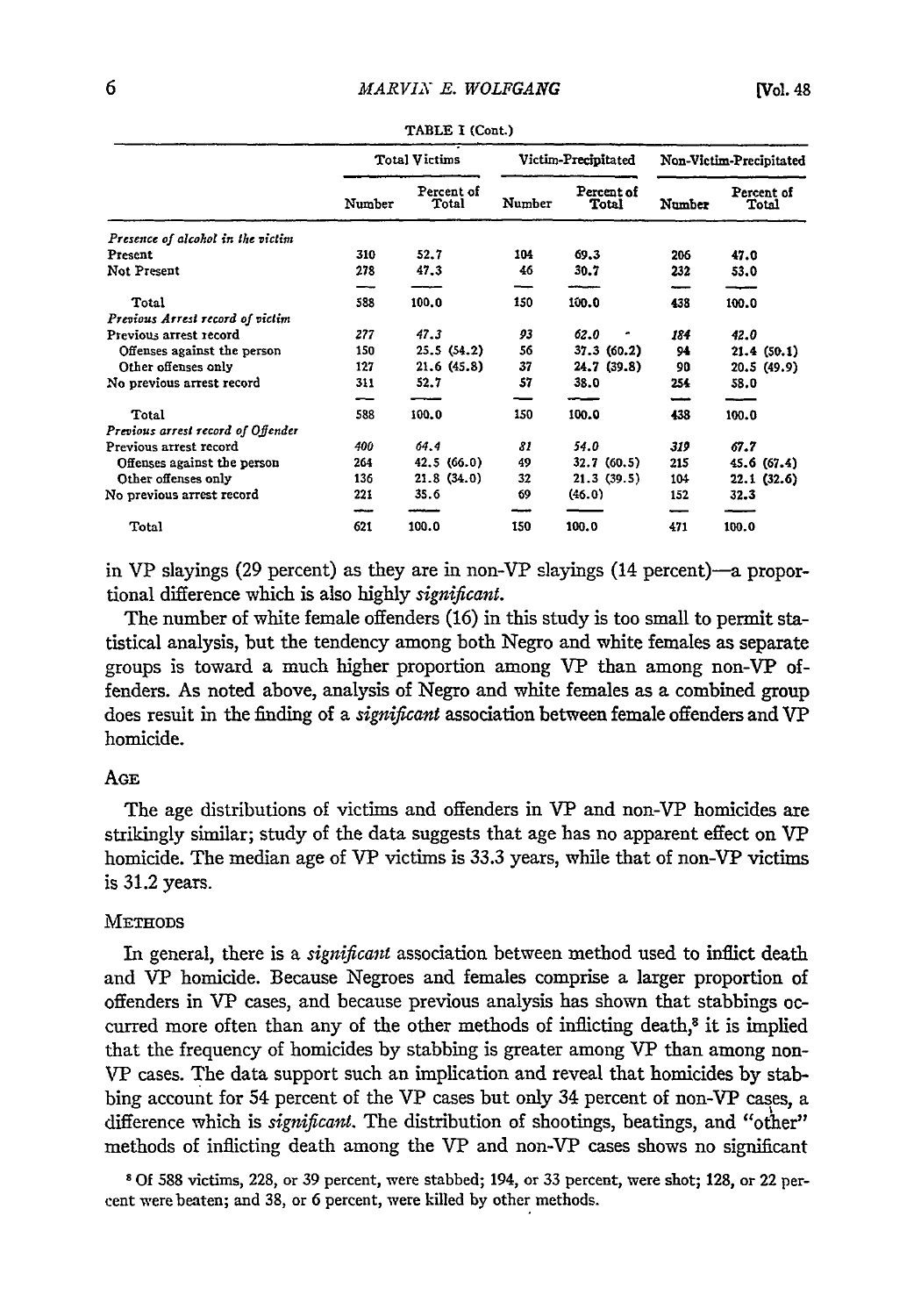differences. The high frequency of stabbings among VP homicides appears to result from an almost equal reduction in each of the remaining methods; yet the lower proportions in each of these three other categories among VP cases are not separately very different from the proportions among non-VP cases.

#### **PLACE AND MOTIVE**

There is no important difference between VP and non-VP homicides with respect to a home/not-home dichotomy, nor with respect to motives listed by the police. Slightly over half of both VP and non-VP slayings occurred in the home. General altercations (43 percent) and domestic quarrels (20 percent) rank highest among VP cases, as they do among non-VP cases (32 and 12 percent), although with lower frequency. Combined, these two motives account for a slightly larger share of the VP cases (3 out of 5) than of the non-VP cases (2 out of 5).

#### VICTIM-OFFENDER RELATIONSHIPS<sup>9</sup>

Intra-racial slayings predominate in both groups, but inter-racial homicides comprise a larger share of VP cases (8 percent) than they do of non-VP cases (5 percent). Although VP cases make up one-fourth of all criminal homicides, they account for over one-third (35 percent) of all inter-racial slayings. Thus it appears that a homicide which crosses race lines is often likely to be one in which the slayer was provoked to assault by the victim. The association between inter-racial slayings and VP homicides, however, is not statistically significant.

Homicides involving victims and offenders of opposite sex (regardless of which sex is the victim or which is the offender) occur with about the same frequency among VP cases (34 percent). as among non-VP cases (37 percent). But a *significant dif*ference between VP and non-VP cases does emerge when determination of the sex of the victim, relative to the sex of his specific slayer, is taken into account. Of all criminal homicides for which the sex of both victim and offender is known, 88 involve a male victim and a female offender; and of these 88 cases, 43 are VP homicides. Thus, it may be said that 43, or 29 percent, of the 150 VP homicides, compared to 45, or only 11 percent, of the 400 non-VP homicides, are males slain by females.

It seems highly desirable, in view of these findings, that the police thoroughly investigate every possibility of strong provocation by the male victim when he is slain by a female-and particularly, as noted below, if the female is his wife, which is also a strong possibility. It is, of course, the further responsibility of defense counsel, prosecuting attorney, and subsequently the court, to determine whether such provocation was sufficient either to reduce or to eliminate culpability altogether.

The proportion that Negro male/Negro male<sup>10</sup> and white male/white male homicides constitute among VP cases (45 and 13 percent) is similar to the proportion these same relationships constitute among non-VP cases (41 and 14 percent). The important contribution of the Negro male as a victim-precipitator is indicated by the

<sup>&</sup>lt;sup>9</sup> Only 550 victim-offender relationships are identified since 38 of the 588 criminal homicides are classified as unsolved, or those in which the perpetrator is unknown.

**<sup>10</sup>** The diagonal line represents "killed by". Thus, Negro male/Negro male means a Negro male killed by a Negro male; the victim precedes the offender.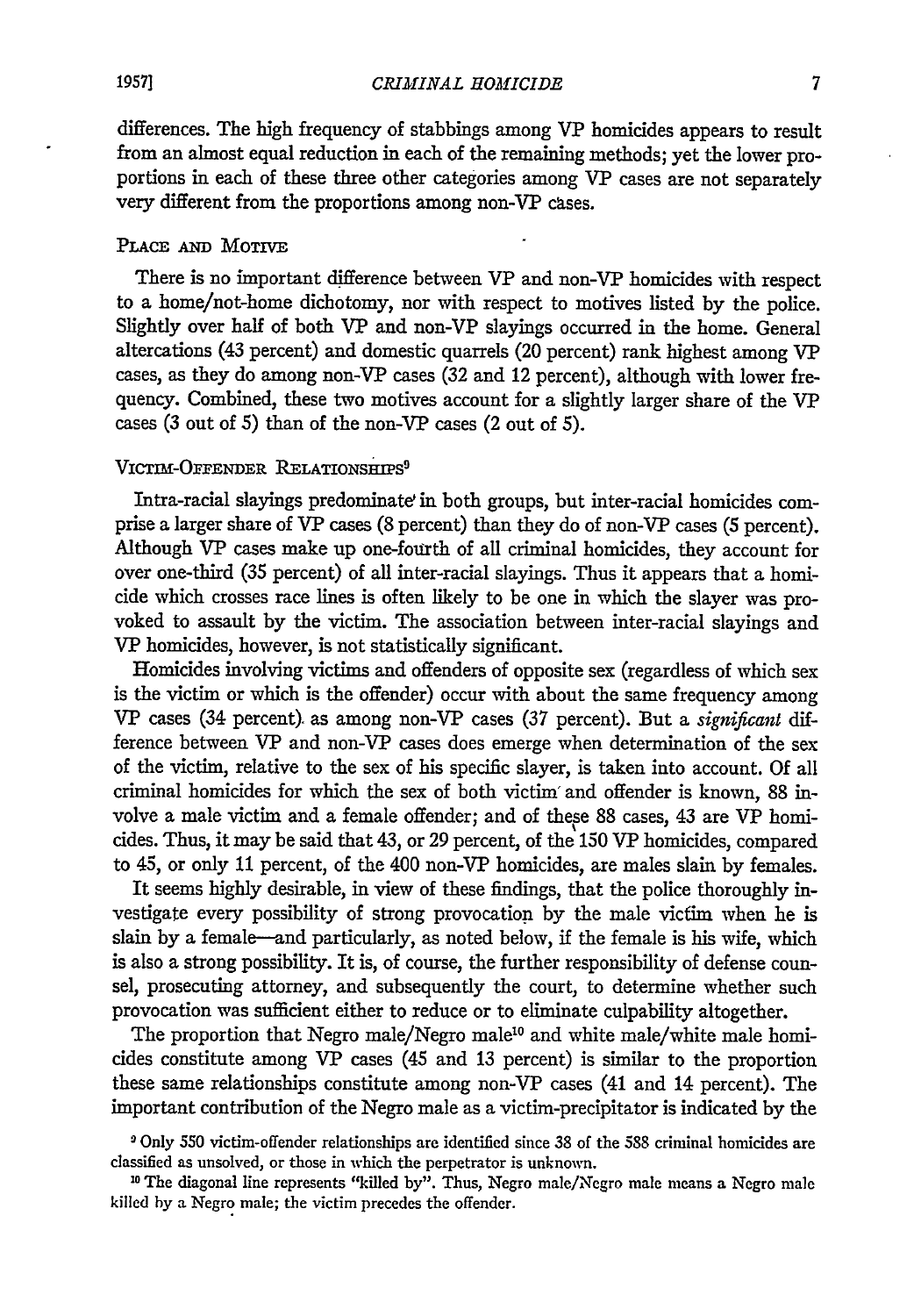fact that Negro male/Negro female homicides are, proportionately, nearly three times as frequent among VP cases (25 percent) as they are among non-VP cases (9 percent). It is apparent, therefore, that Negroes and males not only are the groups most likely to make positive and direct contributions to the genesis of their own victimization, but that, in particular, Negro males more frequently provoke females of their own race to slay them than they do members of their own sex and race.

For both VP and non-VP groups, close friends, relatives, and acquaintances are the major types of specific relationships between victims and offenders. Combined, these three relationships constitute 69 percent of the VP homicides and 65 percent of the non-VP cases. Victims are relatives of their slayers in one-fourth of both types of homicide. But of 38 family slayings among VP cases, 33 are husband-wife killings; while of 98 family slayings among non-VP cases, only 67 are husband-wife killings. This proportional difference results in a *significant* association between mate slayings and VP homicide.

Finally, of VP mate slayings, 28 victims are husbands and only 5 are wives; but of non-VP mate slayings, only 19 victims are husbands while 48 are wives. Thus there is a *significant* association between husbands who are victims in mate slayings and VP homicide. This fact, namely, that *significantly* more husbands than wives are victims in VP mate slayings-means that (1) husbands actually may provoke their wives more often than wives provoke their husbands to assault their respective mates; or, (2) assuming that provocation by wives is as intense and equally as frequent, or even more frequent, than provication by husbands, then husbands may not receive and define provocation stimuli with as great or as violent a reaction as do wives; or (3) husbands may have a greater felt sense of guilt in a marital conflict for one reason or another, and receive verbal insults and overt physical assaults without retaliation as a form of compensatory punishment; or, (4) husbands may withdraw more often than wives from the scene of marital conflict, and thus eliminate, for the time being, a violent overt reaction to their wives' provocation. Clearly, this is only a suggestive, not an exhaustive, list of probable explanations. In any case, we are left with the undeniable fact that husbands more often than wives are major, precipitating factors in their own homicidal deaths.

**ALCOHOL** 

In the larger work of which this study is a part, the previous discovery of an association between the presence of alcohol in the homicide situation and Negro male offenders, combined with knowledge of the important contribution Negro males make to their own victimization, suggests an association (by transitivity) between VP homicide and the presence of alcohol. Moreover, whether alcohol is present in the victim or offender, lowered inhibitions due to ingestion of alcohol may cause an individual to give vent more freely to pent up frustrations, tensions, and emotional conflicts that have either built up over a prolonged period of time or that arise within an immediate emotional crisis. The data do in fact confirm the suggested hypothesis above and reveal a *significant* association between VP homicide and alcohol in the homicide situation. Comparison of VP to non-VP cases with respect to the presence of alcohol in the homicide situation (alcohol present in either the victim, offender, or both), reveals that alcohol was present in 74 percent of the VP cases and in 60 per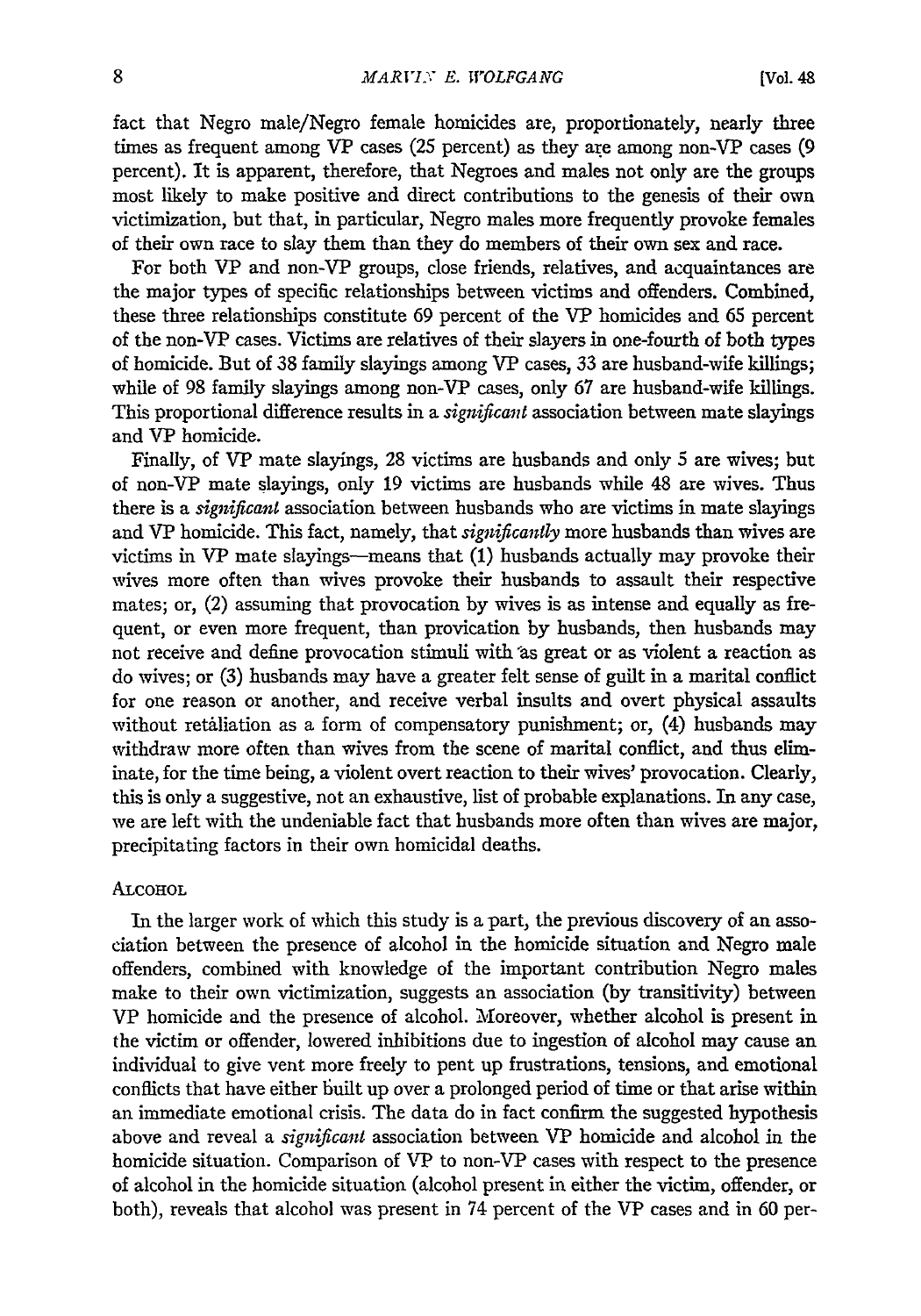cent of the non-VP cases. The proportional difference results in a *significant* association between alcohol and VP homicide. It should be noted that the association is not necessarily a causal one, or that a causal relationship is not proved by the association.

Because the present analysis is concerned primarily with the contribution of the victim to the homicide, it is necessary to determine whether an association exists between VP homicide and presence of alcohol in the victim. No association was found to exist between VP homicide and alcohol in the offender. But victims had been drinking immediately prior to their death in more VP cases (69 percent) than in non-VP cases (47 percent). A positive and *significant* relationship is, therefore, clearly established between victims who had been drinking and who precipitated their own death. In many of these cases the victim was intoxicated, or nearly so, and lost control of his own defensive powers. He frequently was a victim with no intent to harm anyone maliciously, but who, nonetheless, struck his friend, acquaintance, or wife, who later became his assailant. Impulsive, aggressive, and often dangerously violent, the victim was the first to slap, punch, stab, or in some other manner commit an assault. Perhaps the presence of alcohol in this kind of homicide victim played no small part in his taking this first and major physical step toward victimization. Perhaps if he had not been drinking he would have been less violent, less ready to plunge into an assaultive stage of interaction. Or, if the presence of alcohol had no causal relation to his being the first to assault, perhaps it reduced his facility to combat successfully, to defend himself from retaliatory assault and, hence, contributed in this way to his death.

#### PREVIOUS ARREST RECORD

The victim-precipitator is the first actor in the homicide drama to display and to use a deadly weapon; and the description of him thus far infers that he is in some respects an offender in reverse. Because he is the first to assume an aggressive role, he probably has engaged previously in similar but less serious physical assaults. On the basis of these assumptions several meaningful hypotheses were established and tested. Each hypothesis is supported by empirical data, which in some cases reach the level of statistical significance accepted by this study; and in other cases indicate strong associations in directions suggested by the hypotheses. A summary of each hypothesis with its collated data follows:

(1) In VP cases, the victim is more likely than the offender to have a previous arrest, or police, record. The data show that 62 percent of the victims and 54 percent of the offenders in VP cases have a previous record.

(2) A higher proportion of VP victims than non-VP victims have a previous pQlice record. Comparison reveals that 62 percent of VP victims but only 42 percent of non-VP victims have a previous record. The association between VP victims and previous arrest record is a *significant* one.

(3) With respect to the percentage having a previous arrest record, VP victims are more similar to non-VP offenders than to non-VP victims. Examination of the data reveals no significant difference between VP victims and non-VP offenders with a previous record, This lack of a significant difference is very meaningful and confirms the validity of the proposition above. While 62 percent of VP victims have a police record, 68 percent of non-VP offenders have such a record, and we have already noted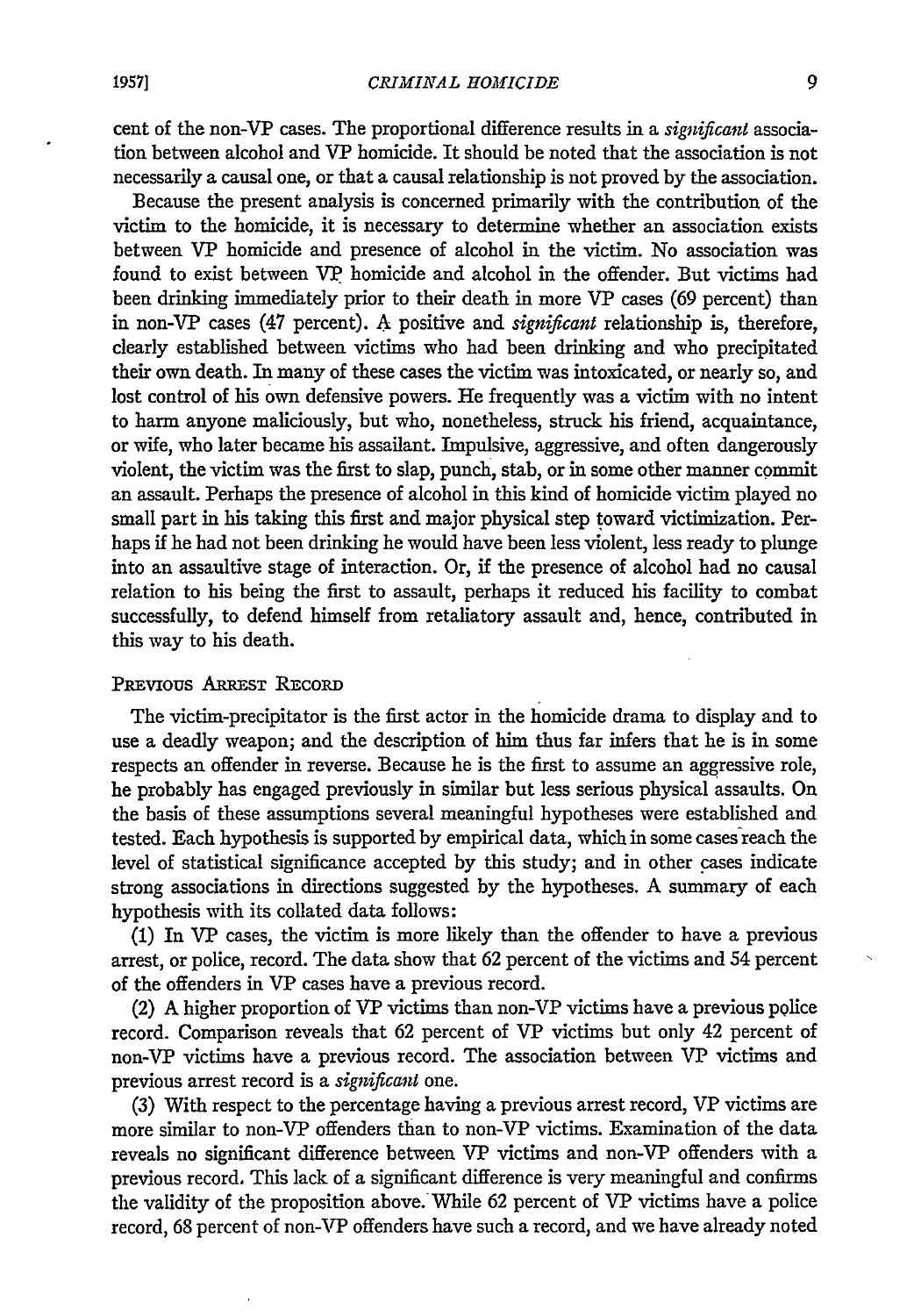in (2) above that only 42 percent of non-VP victims have a record. Thus, the existence of a statistically *significant* difference between VP victims and non-VP victims and the *lack* of a statistically significant difference between VP victims and non-VP offenders indicate that the victim of VP homicide is quite similar to the offender in non-VP homicide-and that the VP victim more closely resembles the non-VP offender than the non-VP victim.

(4) A higher proportion of VP victims than of non-VP victims have a record of offenses against the person. The data show a *significant* association between VP victims and a previous record of offenses against the person, for 37 percent of VP victims and only 21 percent of non-VP victims have a record of such offenses.

(5) Also with respect to the percentage having a previous arrest record of offenses against the person, VP victims are more similar to non-VP offenders than non-VP victims. Analysis of the data indicates support for this assumption, for we have observed that the difference between VP victims (37 percent) and non-VP victims (21 percent) is *significant;* this difference is almost twice as great as the difference between VP victims (27 percent) and non-VP offenders (46 percent), and this latter difference is not significant. The general tendency again is for victims in VP homicides to resemble offenders in non-VP homicides.

(6) A lower proportion of VP offenders have a previous arrest record than do non-VP offenders. The data also tend to support this hypothesis, for 54 percent of offenders in VP cases, compared to 68 percent of offenders in non-VP cases have a previous police record.

In general, the rank order of recidivism-defined in terms of having a previous arrest record and of having a previous record of assaults-for victims and offenders involved in the two types of homicide is as follows:

|  | Percent with Previous Percent with Previous<br>Arrest Record | Record of Assault |
|--|--------------------------------------------------------------|-------------------|
|  | 68                                                           | 46                |
|  | 62                                                           | 37                |
|  | 54                                                           | 33                |
|  | 42                                                           | 21                |
|  |                                                              |                   |

Because he is the initial aggressor and has provoked his subsequent slayer into killing him, this particular type of victim (VP) is likely to have engaged previously in physical assaults which were either less provoking than the present situation, or which afforded him greater opportunity to defer attacks made upon him. It is known officially that over one-third of them assaulted others previously. It is not known how many formerly provoked others to assault them. In any case, the circumstances leading up to the present crime in which he plays the role of victim are probably not foreign to him since he has, in many cases, participated in similar encounters before this, his last episode.

#### SUMMARY

Criminal homicide usually involves intense personal interaction in which the victim's behavior is often an important factor. As Porterfield has recently pointed out,